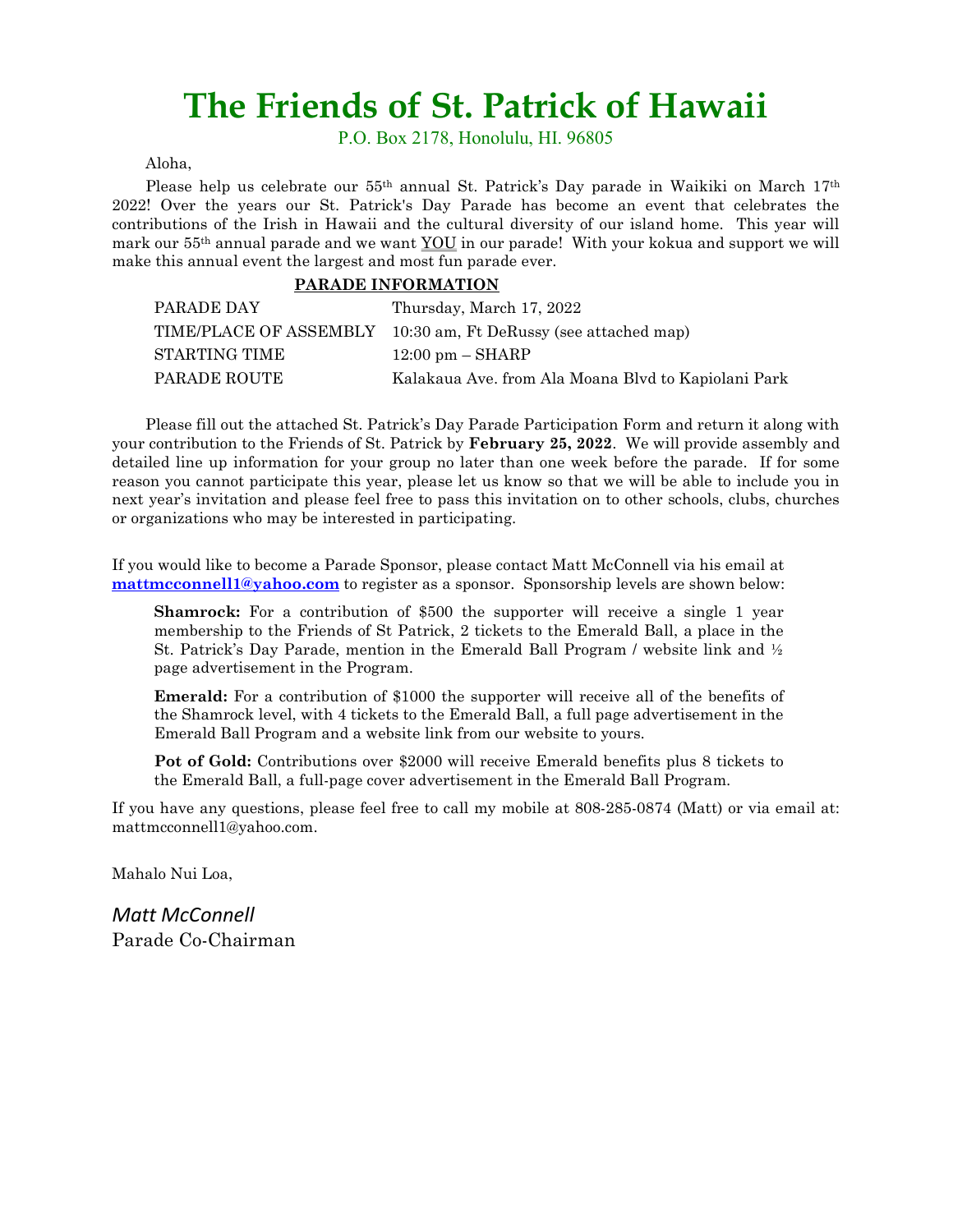# The Friends of St. Patrick of Hawaii

P.O. Box 2178, Honolulu, HI. 96805

## St. Patrick's Day Parade Participation Form

### Please provide the information requested below and return this form to me by email or mail by February 25, 2022

The below named organization wishes to participate in the  $55<sup>th</sup>$  annual Saint Patrick's Day Parade, which will be presented in Honolulu, Hawaii in Waikiki on Thursday, March 17, 2022.

STEP OFF 12:00 (Noon) SHARP, From Ft DeRussy

|                      |  | (Name)                                            |  |
|----------------------|--|---------------------------------------------------|--|
| Represented By:      |  |                                                   |  |
|                      |  | (Contact Person)                                  |  |
| Marching Unit:       |  |                                                   |  |
|                      |  | (Approximate number of marchers and type of unit) |  |
|                      |  |                                                   |  |
|                      |  | Motor Vehicles: (Type & number of vehicles)       |  |
|                      |  |                                                   |  |
| Contact Information: |  |                                                   |  |
| Name:                |  |                                                   |  |
|                      |  |                                                   |  |
| Address:             |  |                                                   |  |
|                      |  |                                                   |  |
|                      |  |                                                   |  |
|                      |  |                                                   |  |
| Phone:               |  |                                                   |  |
|                      |  |                                                   |  |
|                      |  | Mobile: Fax: Fax:                                 |  |
|                      |  |                                                   |  |
| Email:               |  |                                                   |  |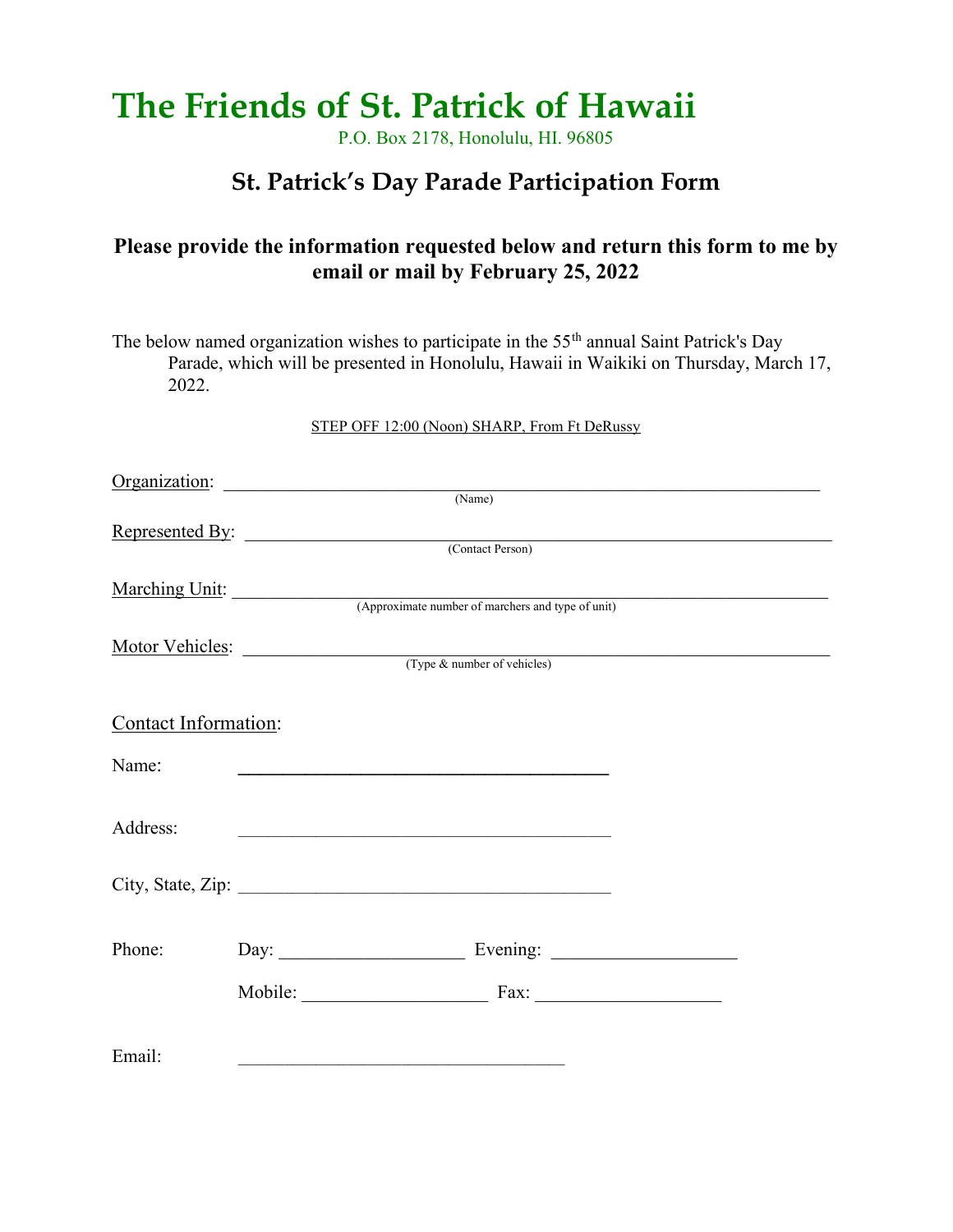### If you have email, please send a copy of this form to Matt McConnell  $\omega$ mattmcconnell1@yahoo.com Participant Information Sheet

- 1. Assembly begins at 10:30 am, Thursday, March 17, 2022. We would like you to arrive by staging area (see diagram on next page) as follows: staging area 1 at 10:30 am, staging area 2 at 10:45 am, staging area 3 as 11:00 am and staging area 4 on Saratoga Rd. by 11:30 am (used for overflow only) to facilitate orderly staging. Walkers in staging area 1 should stage on the DeRussey side of the sidewalk between Olohana St. and Saratoga Rd. Vehicles for those units must stay behind Olohana Rd. until the outer lanes are closed at 11:45 am. The parade steps off at noon. Please make sure your unit is assembled and staged in the proper position well before noon.
- 2. There will be volunteers patrolling the staging area, ready to assist you. They will also direct parade participants as the event begins.
- 3. Bands and Marching units can be dropped off by entering the driveway loop by the chapel on the grounds of Ft DeRussy from Kalia Rd (see enclosed map). Bands and large marching groups will be directed to their proper starting position by parade personnel. Please be ready to march well before noon. Vehicles used to drop off/pick up parade participants can proceed directly to the Waikiki Shell parking lot #2 which will be coned off for the exclusive use of the parade participants (see #7 below).
- 4. Vehicles will line up on the Makai (ocean) side of Kalakaua Ave between Ala Moana Blvd and Olohana St. according to their position number and staging area in the parade. We are expecting about 40 vehicular units in this year's parade and organizing personnel in vests will be available to assist you.
- 5. The parade will proceed Diamond Head on Kalakaua to Kapahulu. There should be no music, noise or other disturbances past Kapahulu Ave.
- 6. Vehicles and floats will proceed directly to the Kapiolani Parking lot #2. This lot is the first parking area on the right-hand side off Monserrat and is located Ewa of the Kapiolani Park bandstand. Lot #2 is the Diamond Head lot nearest the bandstand. **Marching units** will proceed down Kalakaua and disband prior to the  $1<sup>st</sup>$  median opening. A parade official will direct you to the mauka (mountain) half of Kalakaua Ave and towards the Kapiolani Park parking lot #2.
- 7. The Waikiki Shell parking lot #2 directly behind the bandstand is reserved for parade participants and other parade vehicles. You may park a vehicle in the lot during the entire parade period beginning at 10:30am and ending at 3:00 pm.
- 8. Finally, there is absolutely no drinking of alcoholic beverages along the parade route and no throwing of anything from the streets towards the parade observers. These are City & County rules and police will cite and remove you from the parade if you violate this law. Police will strictly enforcing the no drinking law this year, especially on the Trolley's. If you want to distribute things, please walk up and hand items to the observers.

We're looking forward to having a great time and seeing everyone on St. Patrick's Day.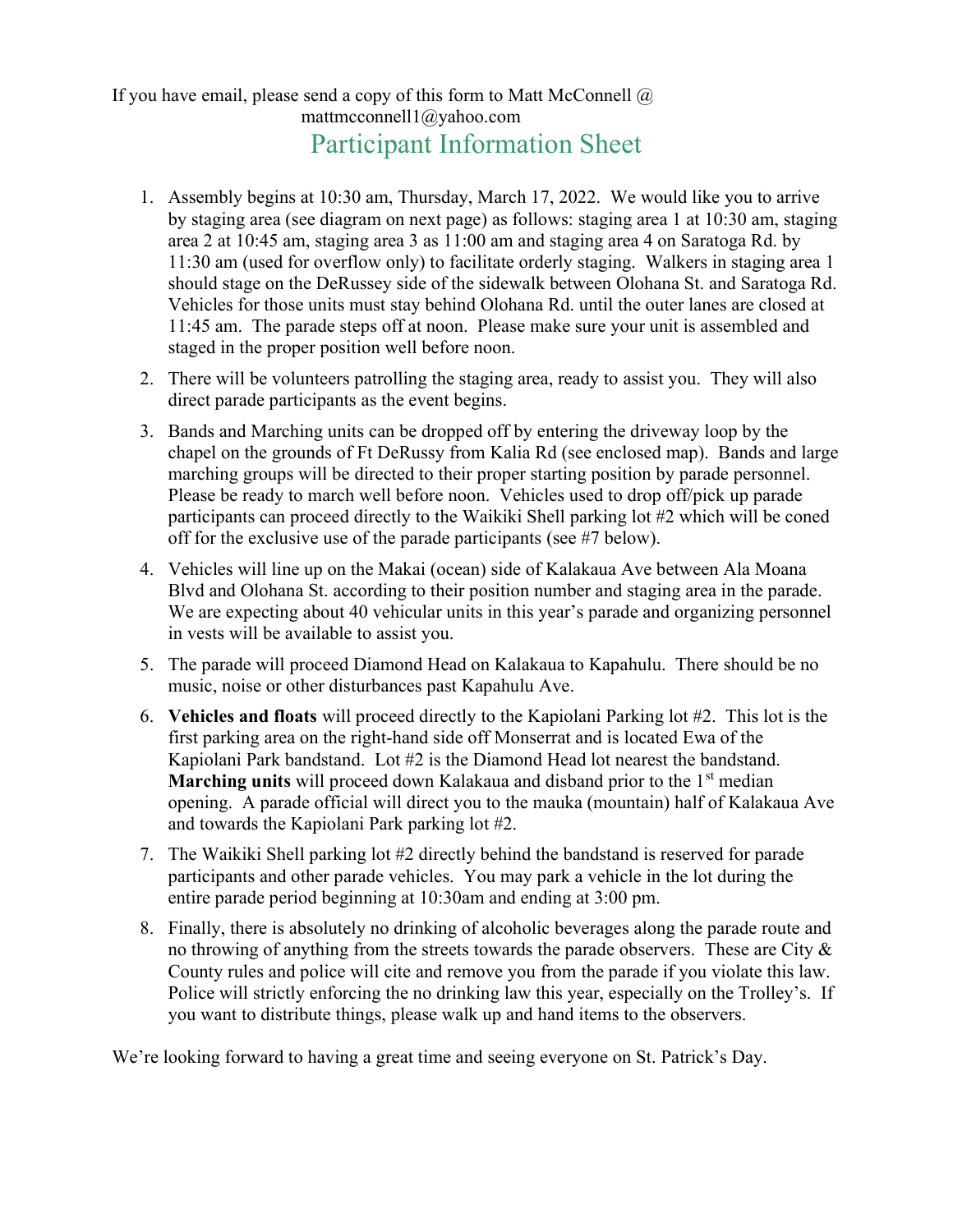#### Parade Assembly Instructions

All groups will be provided with a line up place and staging area number. This year we may have 4 staging areas (see map below). Participants should arrive at their staging areas as follows: (1) 10:30 am, (2) 10:45 am, (3) 11:00 am and (4) 11:30 am. All vehicles except the stage (4) overflow vehicles should use Ala Wai Blvd. or Keoniana St. to enter Kalakaua Ave. All vehicles, even those that are part of stage (1) will be staged between Olohana St. and Ala Moana Blvd. Units in stage (4) should use Kalia Rd. to stage on Saratoga Rd. Bands and large marching units please stage in the area shown on the map inside Fort DeRussey and we will merge you into your proper positions once the parade starts. No vehicles are allowed beyond Olohana St. until after 11:45 am. Marchers in section (1) may assemble on the DeRussey side of the sidewalk between Olohana St. and Saratoga Rd. There will be volunteers in vests in the various staging areas to assist you. Please share these instructions with your unit members.